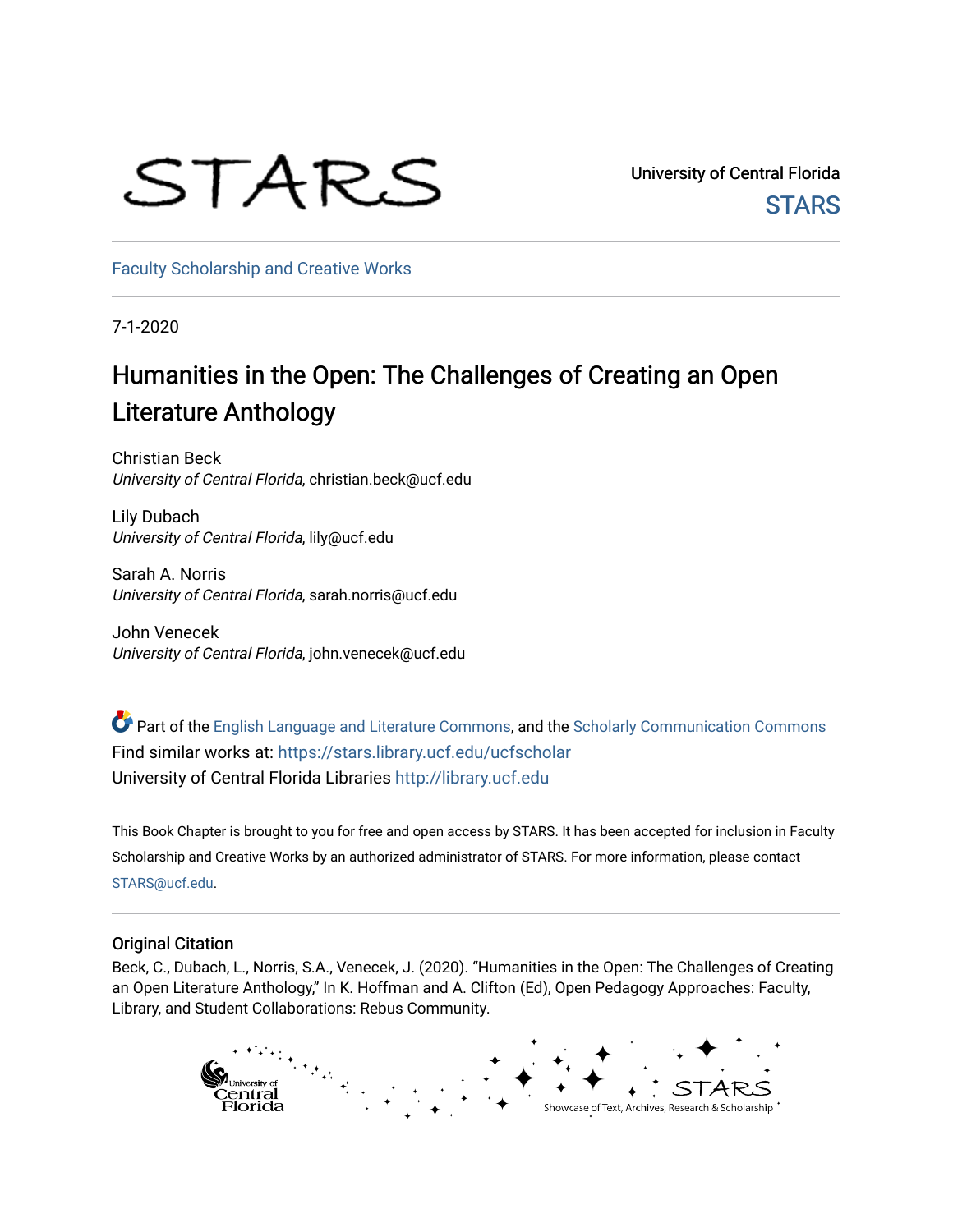# OPEN PEDAGOGY APPROACHES: Faculty, Library, and Student **Collaborations**



# Edited by KIMBERLY DAVIES HOFFMAN and ALEXIS CLIFTON

https://tinyurl.com/OpenPedApproaches



*Open Pedagogy Approaches, edited by Kimberly Davies Hoffman and Alexis Clifton, is licensed under a Creative Commons Attribution 4.0 International License, except where otherwise noted. Published July, 2020.*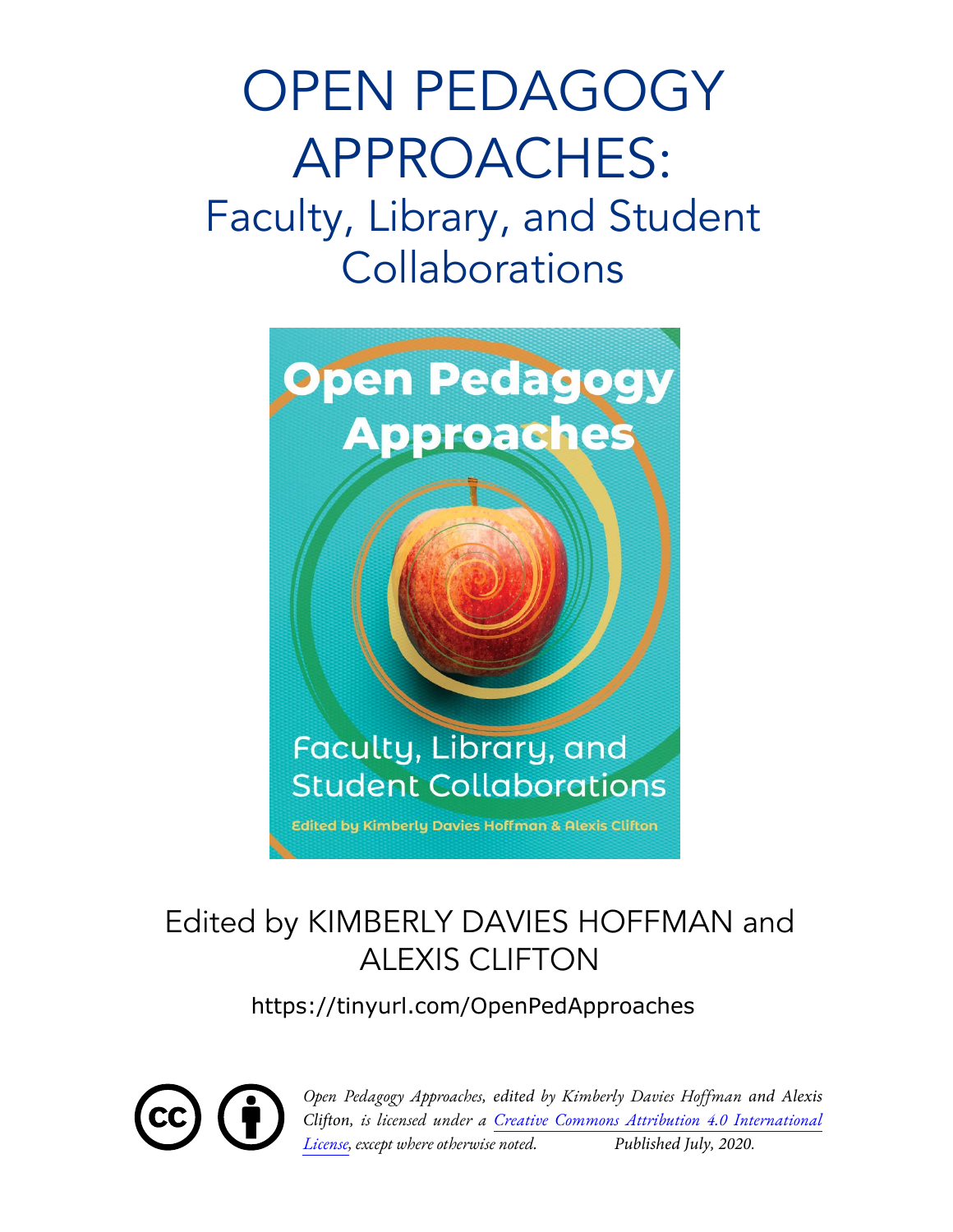# HUMANITIES IN THE OPEN: THE CHALLENGES OF CREATING AN OPEN LITERATURE ANTHOLOGY

Christian Beck, Lily J. Dubach, Sarah A. Norris, and John Venecek

### Authors

- Christian Beck, Ph.D., University of Central Florida
- Lily J. Dubach, University of Central Florida
- Sarah A. Norris, University of Central Florida
- John Venecek, University of Central Florida

#### Project Overview

**Institution: University of Central Florida** 

**Institution Type:** public, research, undergraduate, postgraduate

**Project Discipline:** Humanities

**Project Outcome:** literary anthology

**Tools Used:** Institutional Repository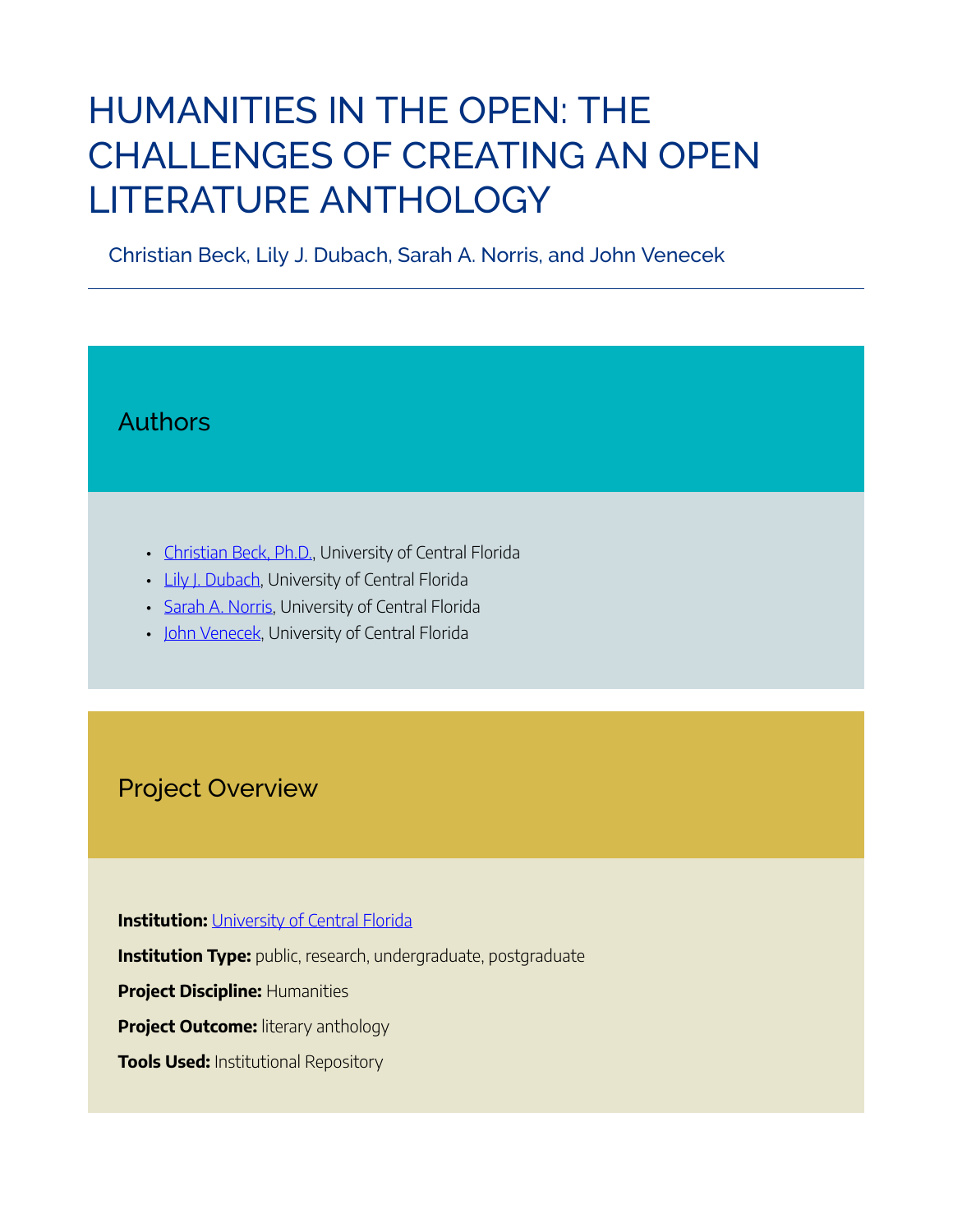#### 2020 Preface

Six months into the year and 2020 has been witness to some of the most transformational events to take place in generations. The COVID-19 pandemic caused universities to move entirely online in a matter of weeks (in some cases days), countries world-wide went into lockdown, and the highest rate of job loss since the great depression hit the United States. During this global crisis, the US erupted in protest over the murder of George Floyd, Jr. at the hands of a Minneapolis Police Officer. As universities discuss how best to resume classes in the fall and the US debates how to fix its systemic racism, it seems strange to further advocate for the implementation of an OER…but this is 2020 and "change" and "strange" might best characterize this year. With these pivotal events in mind, we would like to reiterate that the challenges of creating an OER, as discussed in our chapter, do not begin to outweigh the benefits of making education more affordable and culturally relevant.

The past few months have underscored the need for openly accessible course materials. Many students and faculty at the University of Central Florida, and institutions globally, had challenges accessing textbooks and other course materials when courses rapidly transitioned online in March. With libraries' physical buildings closed, there was no access to print course material. With face to face courses cancelled there was not an option for students to share texts. Compacted with accessibility, the need for affordable course materials for students (many of whom are facing financial challenges) is even more necessary. OERs pose many difficulties, but the world we are currently living in desperately needs access to free, open, and critical educational resources.

In addition to affordability and accessibility, our chapter argues that designing an anthology around the idea of "radical familiarity" allows readers to make connections between historical literature and current socio-political events. As the United States faces difficult realizations about the embeddedness of racism in its culture, society, and institutions (including higher education), consciously making room for diverse student voices not only within the course, but also in the selections and introductions to the readings is essential for equity in education. Integrating topics such as police brutality, the role of "monuments" in a society, systemic oppression, "traditional values," and governmental policing/control into a course and its anthology is not simply a pedagogical approach to critical thinking, it is a cultural duty of social justice to confront racism and actively advocate and practice anti-racism.

What is in store for the second half of 2020, let alone the rest of the decade, is anyone's guess.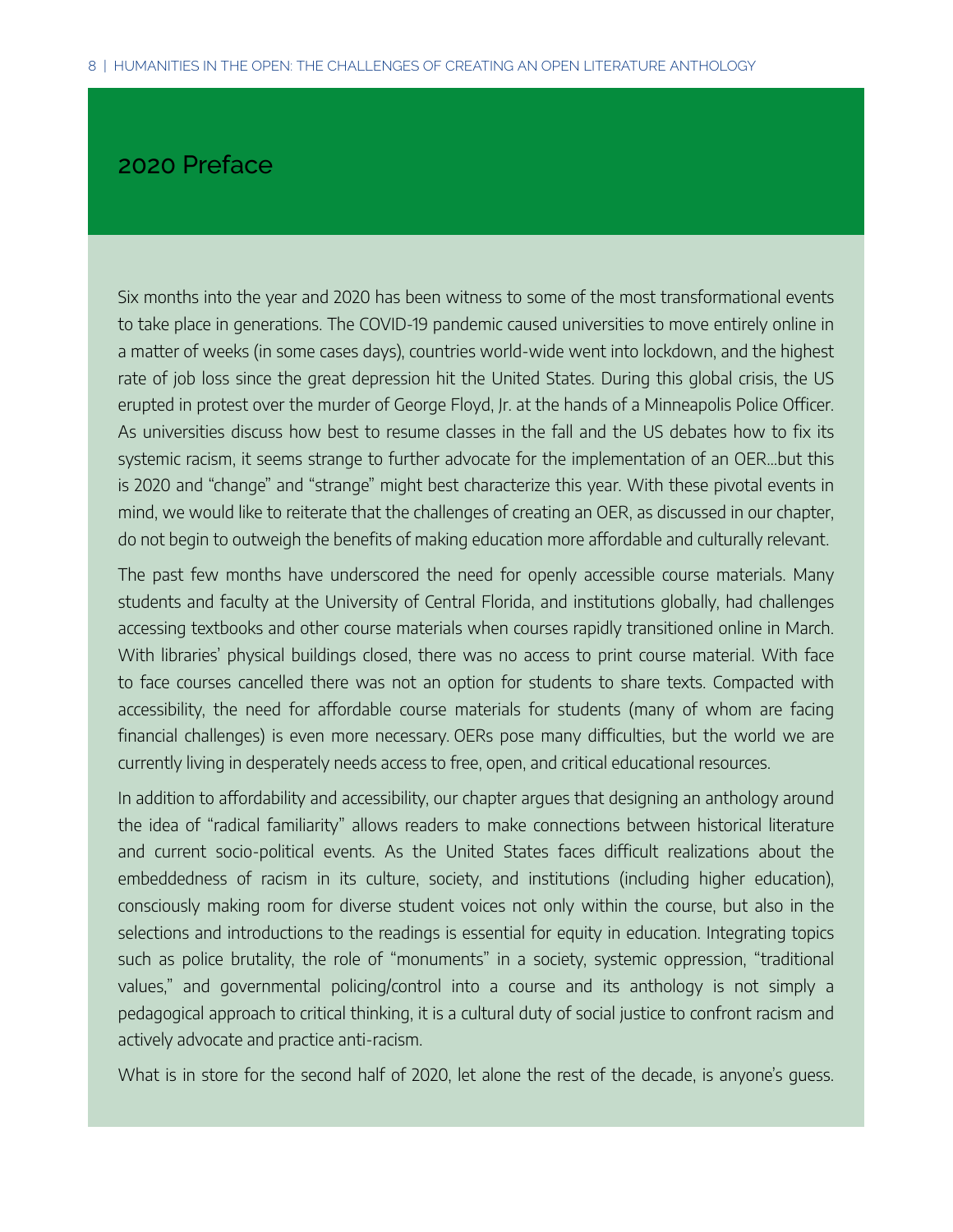However, it is in times like these that information, literature, critical connections through diverse perspectives, and the availability of resources for intellectual pursuits become that much more important. In the end, we believe that the challenges of creating an OER pale in comparison to what you are able to offer students and society in general.

—Christian, Lily, Sarah, John

Textbook affordability and Open Education Resources (OER) have become increasingly important as educators search for ways to decrease costs while providing access to the best possible resources. One solution is to incorporate open access and public domain materials into classes across the curriculum. We addressed these issues in an English Literature survey course at the University of Central Florida. A team of librarians, an instructional designer, and a literature professor collaborated to replace a traditional anthology with a text that students could access for free. While this project has been a success, our team had to overcome a variety of obstacles related to copyright and intellectual property, issues that might provide challenges for anyone interested in adopting an OER.

This chapter will discuss the process of building an OER from scratch and the pedagogical implications of incorporating an open anthology in a literature course. Traditional anthologies supply the reader with historical context and authorial background—both important aspects of a literature survey course. They run through literary history in a linear and temporally cogent fashion, precisely the methodology that seeks to understand history and culture through the lens of literature. To be clear, we are not arguing against a historical approach or the intermingling of history and literature in a survey course. Rather, we suggest that remaining firmly and solely bound to a historical context in a literature course denies the contemporary reader the ability to engage with texts in dynamic ways and make connections between texts and contemporary culture. In many ways, this dynamic approach to the study of a literary text mirrors the process of how we built our open anthology. The building process, as well as the text of the anthology itself, is what Gilles Deleuze and Félix Guattari refer to as "rhizomatic." In other words, our discrete departments and specializations are connected by and through the issues we encountered—i.e., locating open source material; dealing with Creative Commons licenses; obtaining copyright permissions and identifying quality translations; building the anthology including platforms, access, and the scalability of constructing a cohesive collection of texts; as well as working with our university's General Counsel. In the end, the rhizomatic connections found in the anthology are a product of the connections made in the development process and continues, in its pedagogical use, to produce new connections that exceed the voices of its initial creators to include the diverse learners using the text.

As a term that originated with underground organic plant structures, the rhizome was given new conceptual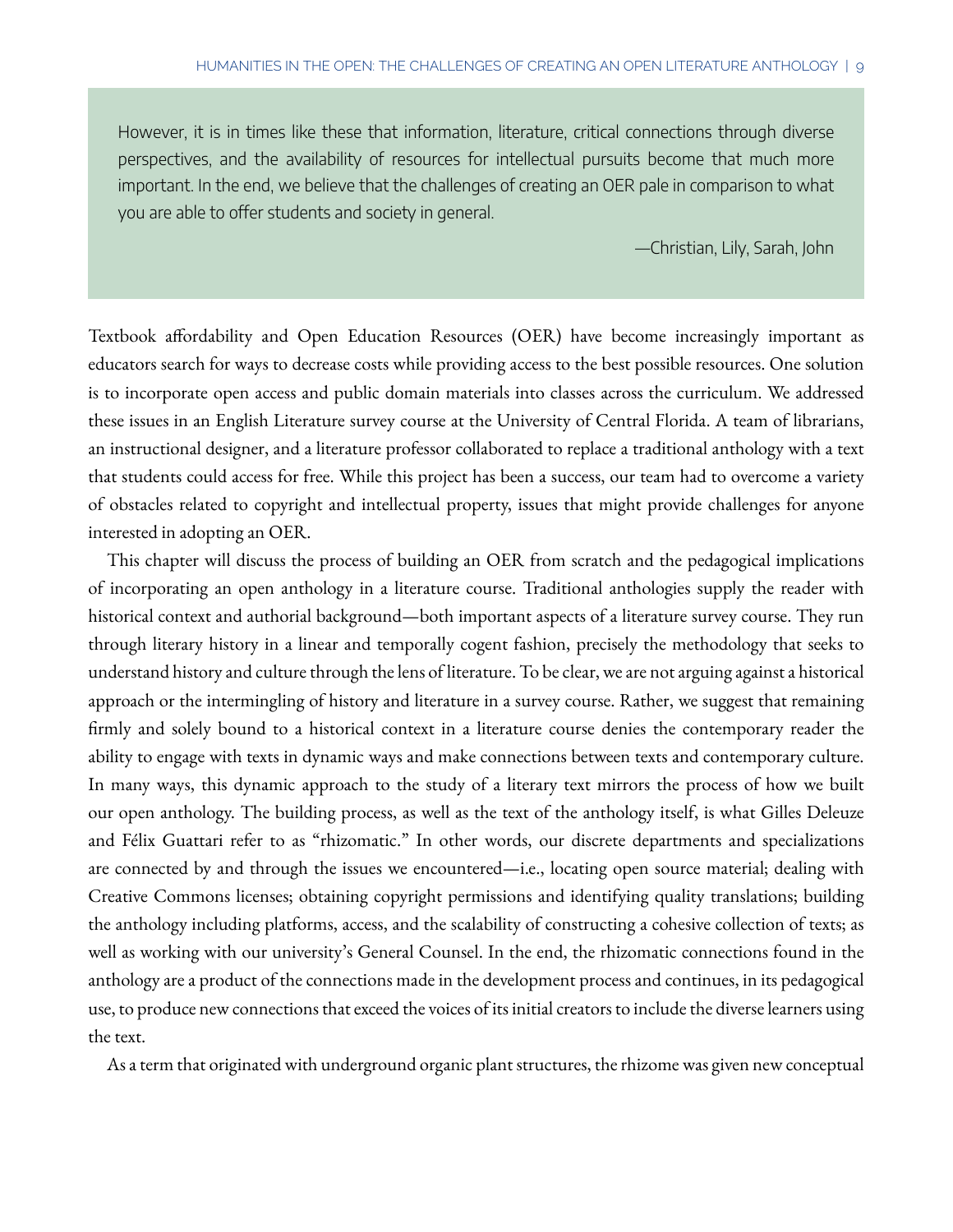#### 10 | HUMANITIES IN THE OPEN: THE CHALLENGES OF CREATING AN OPEN LITERATURE ANTHOLOGY

life through Gilles Deleuze and Félix Guattari's *A Thousand Plateaus* (1980/1987).<sup>1</sup> Much like the plant structure, the conceptual rhizome connects seemingly disparate and unrelated objects, ideas, or concepts through unseen, "underground" routes. Just as two blades of grass on opposite sides of a large yard are connected through complex underground root structures, the process of creating an open anthology, with its multifaceted authorial, legal, and technological issues, creates connections within (and beyond) the university structure, establishing an unforeseen network of production that highlights, rather than effaces, the labor of librarians, staff, students, and faculty. An anthology, as we imagine it, is always growing and changing. Consequently, this project remains in flux. As the needs of the class change, so too can the anthology. This chapter then summarizes the origin and current state of the project and concludes with a look toward the future of the always-changeable anthology. The latest update of the **[English Literature anthology](https://stars.library.ucf.edu/oer/3/)** (Beck et al., 2019), and soon a second OER for World Literature, can be found through STARS, the University of Central Florida's institutional repository.

The University of Central Florida's textbook-affordability efforts have included participation from a variety of campus units. In particular, UCF Libraries and the Center for Distributed Learning (CDL) found that we had many similar goals and perceived barriers when supporting textbook affordability. With this, the two units formed a partnership. Starting in 2015, a working group composed of three librarians and two instructional designers met regularly to coordinate efforts related to textbook affordability. The group also included other librarians and instructional designers for specific projects that helped support faculty in transitioning to free, library-sourced, or low-cost alternatives to traditional textbooks. The working group focused on both macro and micro efforts related to textbook affordability. While the macro efforts primarily focused on informing UCF leadership about efforts at the local, state, and national level, the micro efforts reflected a grassroots approach to promoting textbook affordability to individual faculty (deNoyelles et al., 2017). One such effort included campus presentations.

In spring 2016, the working group conducted an OER workshop at the Faculty Center for Teaching and Learning (FCTL). While several attendees expressed interest, none were prepared to abandon their traditional textbooks at the time. One instructor expressed concern about losing access to introductory material, annotations, and discussion questions while another worried about the time commitment involved in creating new course content from scratch. Both of these issues, we would learn, are common barriers to OER adoption. Shortly thereafter, we expanded the scope of our outreach by sending a call for participation to the departments

<sup>1.</sup> For a full discussion of the rhizome's characteristics and conceptual function, see Deleuze and Guattari (1980/1987, p. 3-25).

<sup>2.</sup> Deleuze and Guattari (1980/1987) write, "A rhizome ceaselessly establishes connections between semiotic chains, organizations of power, and circumstances relative to the arts, sciences, and social struggles" (p. 7). By working together and creating an ever-changing textbook, we are, in effect, subverting the established power(s) of the textbook industrial complex.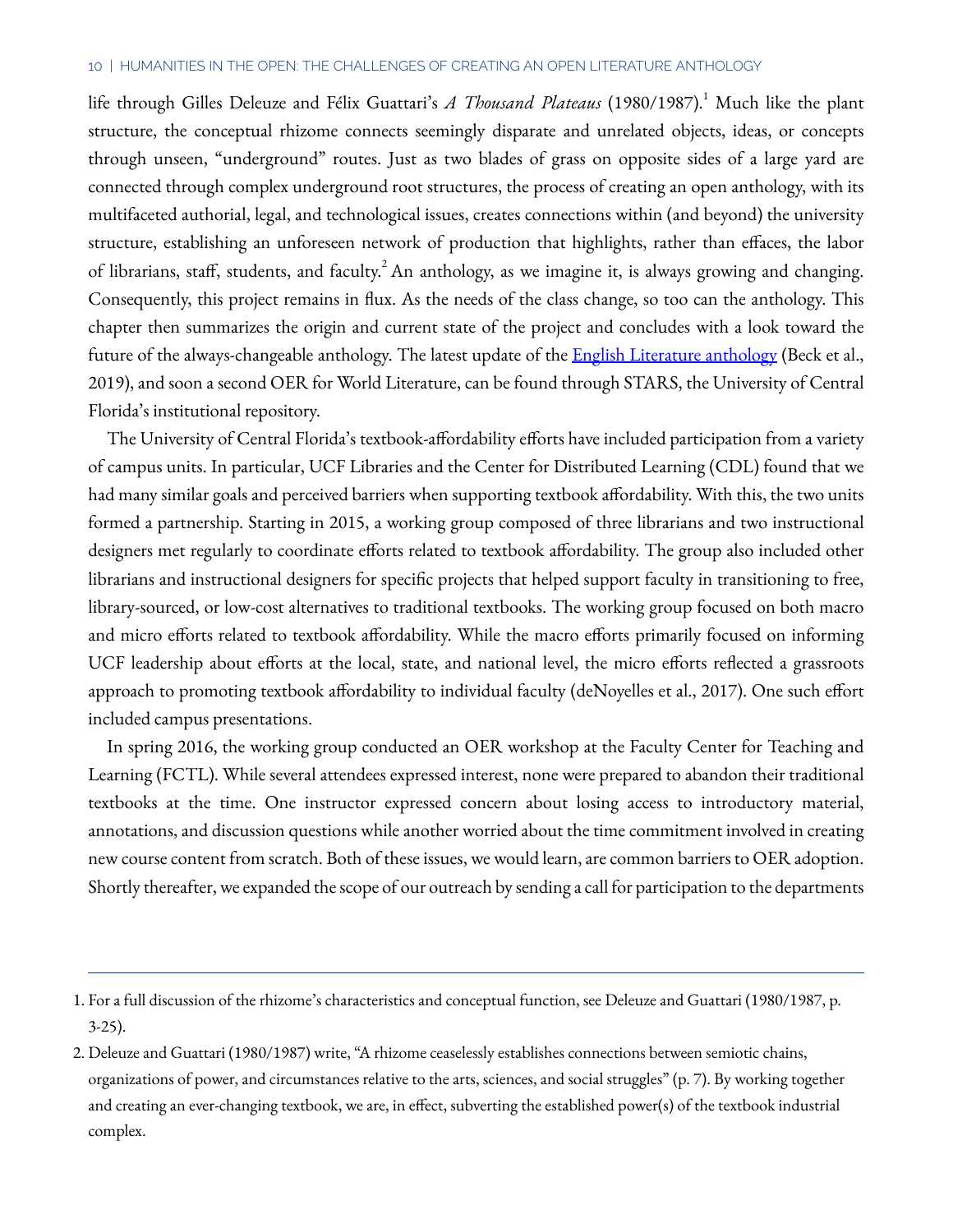of English, Art, and History. While the call generated some interest and appreciation for our efforts to address textbook affordability, only one faculty member was prepared to revamp his courses at the time. Dr. Christian Beck, a Medieval Literature professor—and co-author of this chapter—was the only one to express interest in replacing the *Norton Anthology* he had been using in his English Literature survey course with an OER that students could access and use for free.

The multifaceted nature of this project necessitated strong collaboration from a diverse team including the literature professor, an instructional designer with the CDL, a humanities librarian, a scholarly communication librarian, and a scholarly communication adjunct librarian. To begin the process, Dr. Beck had lengthy discussions with the Humanities Librarian, John Venecek, regarding the types of texts the course needed—approximately twenty-seven separate texts, ranging from the Early Medieval Period to the eighteenth century, which included texts such as *Caedmon's Hymn*, Shakespearian sonnets, and Robert Herrick's *Hesperides*. Even though these are well-known works, finding public domain editions was more complicated than expected. Although we could not cite directly from the *Norton Anthology*, it served as a reference for finding public domain versions of the preferred sections of works. For example, certain works had alternative titles or nuances in translations that made our search more difficult unless we were already familiar with the content of that particular work. This work fell primarily to the Scholarly Communication Adjunct Librarian, Lily Dubach. She initiated the first search, looking through library databases, open access repositories, and other sources to find open materials for the OER. She provided a detailed, color-coded spreadsheet to function as a starting point for John Venecek who stepped in to conduct follow-up searches for the harder-to-find texts and texts requiring permissions.

In the beginning, copyright status and permissions seemed straightforward. Since all the works were written before 1923, they fell into the public domain. However, there were several instances in which Dr. Beck preferred specific translations, formatting, annotations, and stage directions. These preferences raised legal questions, requiring permission from individual copyright holders. Most allowed use of their work with attribution for educational purposes. In the rare cases where we could not obtain written consent, we provided a full attribution in the online course and maintained records of our efforts to secure permission. These entries, however, would eventually be removed from the final edition due to lack of permission. Additionally, we wanted to maintain rigorous standards, and several instances presented quality-control challenges. Most notably, we could not locate a suitable translation of *The Wife's Lament*, so Dr. Beck translated and annotated [the poem](https://stars.library.ucf.edu/ucfscholar/122/) (Beck, 2017) then assigned a Creative Commons Attribution-Noncommercial-No Derivative Works 4.0 License to his work. Before making this translation accessible worldwide through STARS, Sarah Norris, Scholarly Communication Librarian, discussed with Dr. Beck the variety of Creative Commons licenses available to apply to his translated work. Ultimately, he chose a more restrictive license, which allowed anyone to access and use the work for research purposes but that restricted commercial use of his scholarship. It is important to note that this particular license was more restrictive than the broader English Literature anthology, which was licensed with a more open and flexible CC BY 4.0 license. Because of this, the anthology needed to provide a link to *The Wife's Lament* in STARS instead of including the full-text directly. This was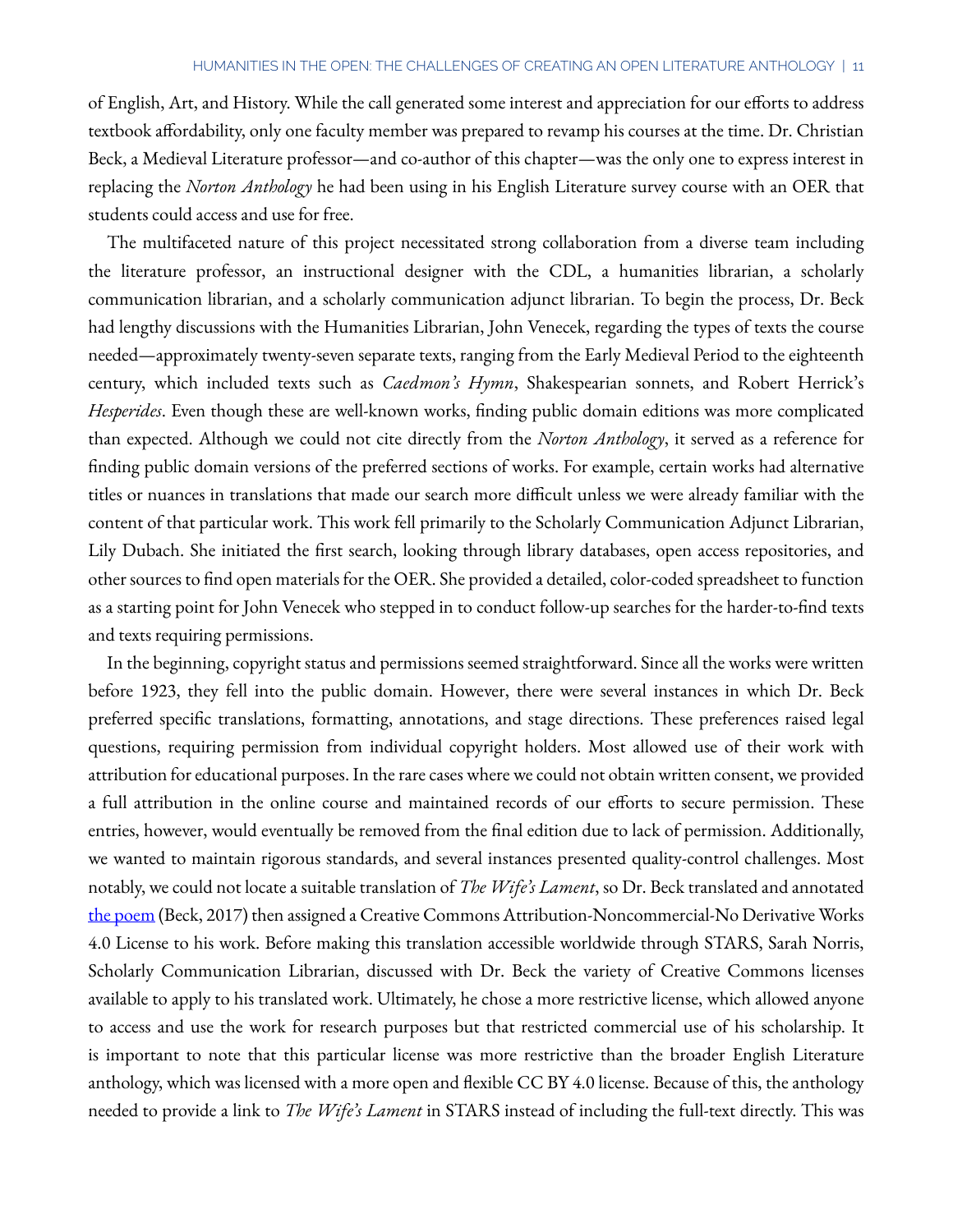an important lesson in developing future OER texts and assigning appropriate and aligned licensing. In the end, every OER team could work to create one Creative Commons-licensed text in an attempt to increase the availability of texts to be used in open source projects like this one. This would continue the trend of teams working together to help other (unknown and possibly unrelated) teams create projects that make literature more widely available.

In addition to quality control, we were equally concerned about creating a seamless, readable, user-friendly product. The first stage of this process involved compiling hyperlinks to library-sourced materials from various databases, e-books, repositories, and a variety of online resources. We gathered this information in spreadsheets with permalinks to the source material. However, the final product needed to be more than a mere reading list with links to resources on websites and platforms of varying quality. With this in mind, the Instructional Designer, John Raible, converted the literature into a streamlined, consistently-formatted PDF that could be downloaded on a variety of devices and would not require an internet connection, all the while ensuring the accessibility of the document. This also provided consistency for Dr. Beck who could direct the students to specific passages, discoverable via keyword searching, that they could then highlight and annotate. In this way, the collection would be a fully-functional electronic text.

The original incarnation was limited to the English Literature survey course where students could download the book for free. Dr. Beck began using the customized text in the spring of 2016. Since then, it has been used eight times reaching 493 students for a total estimated savings of \$34,510. As impressive as these totals are, the anthology was not yet a true OER. An authentic OER should be able to connect people and projects beyond a single course, department, or university; it should be accessible to anyone looking to engage with literature and should be a source through which new connections can be established—thus, fully embodying the rhizomatic nature of the text. Much like the pedagogical approaches discussed below, the availability and versatility of the text are key features of a true OER. To achieve true OER status for our anthology, we sought to broaden the scope of the project by uploading the collection to STARS, our institutional repository. This process, however, would raise several issues that would be more complicated than anyone anticipated and result in us making contact and connections with other members of the university. First, some content had been retrieved from library-licensed databases and e-books, which are restricted to UCF students, faculty, and staff. Second, the rights we initially received from the copyright holders had been limited to use in the survey course. As a result of this new scope, we had to conduct a second review of the selections to ensure that none of the content was from library-licensed resources. We also had to obtain a second round of permissions from the copyright holders before we could make their content available in STARS. In most instances, we succeeded in locating open source material and in gaining the necessary permissions, but there would be more unanticipated and increasingly complex issues that we would have to negotiate before we could make this anthology widely accessible.

Throughout the development of this project, including the work to make the anthology widely accessible through STARS, we were in constant contact with UCF's Office of General Counsel (OGC). Though we were confident in addressing copyright concerns and obtaining permissions, we also felt it was appropriate to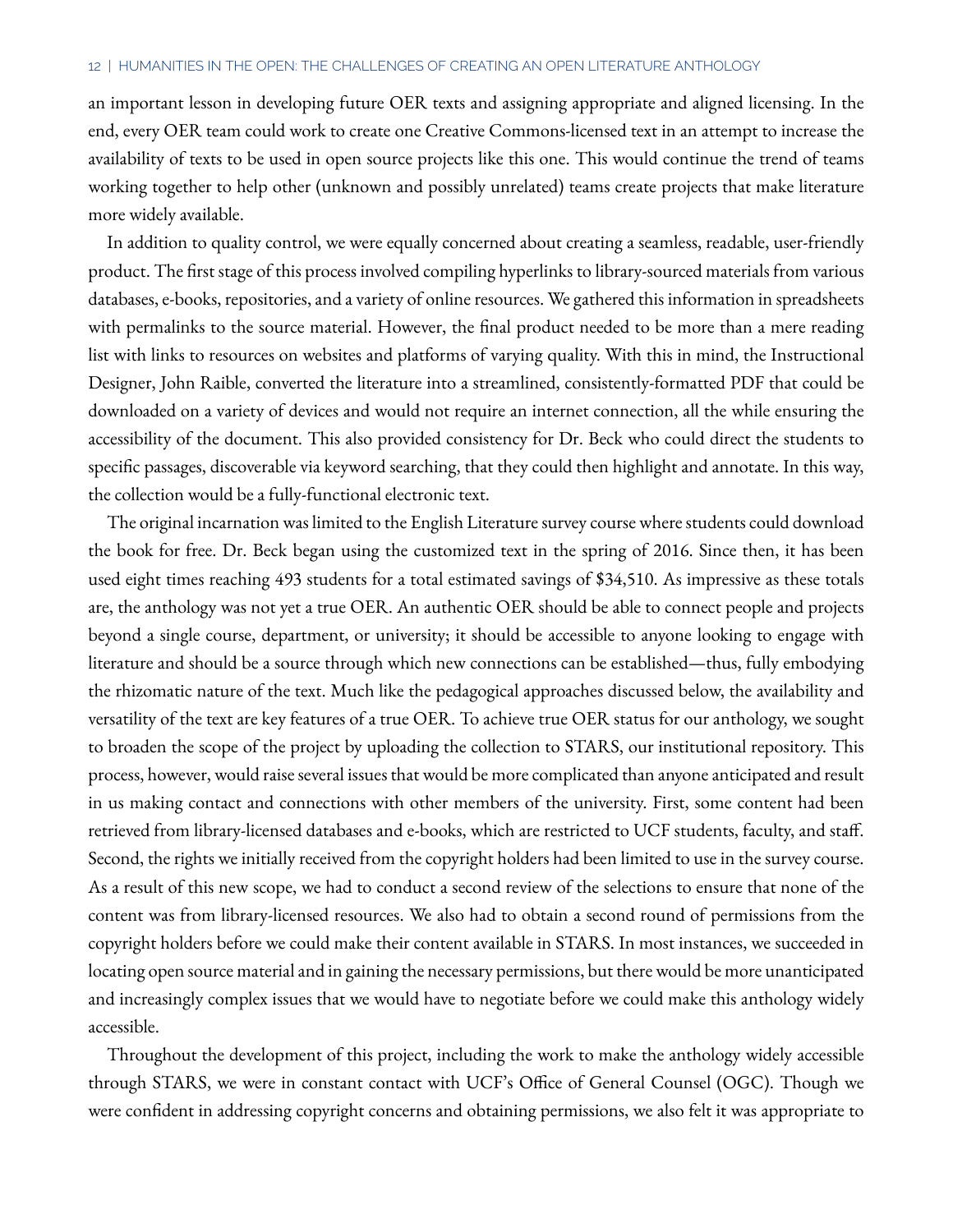engage with the OGC for additional oversight and recommendations regarding the licensing for the anthology. Like our initial perceptions of copyright status and permissions, we assumed this process would also be straightforward. However, our interactions with legal representation revealed a variety of considerations that we had not yet anticipated.

During our initial conversations with the OGC, we discussed general copyright concerns and addressed any questions OGC had regarding public domain, Creative Commons licenses, and copyright permissions obtained from the copyright holders. Beyond this were broader discussions regarding ownership and faculty research. Currently, the UCF Faculty Collective Bargaining Agreement (CBA) does not explicitly address OER as a part of faculty research (*UCF*, 2015). Such research is typically considered an exception within the CBA; however, the OGC noted that any work, regardless of intended purpose, that relied on appreciable university support (which in this case included librarians and instructional designers) may become the intellectual property of the university. With this in mind, we engaged in conversations about OERs, their intended use, and existing copyright within such works. Ultimately, we decided not to make the anthology widely available through STARS until summer 2019 due to the complexities discussed with the OGC. Further, these conversations and guidance from the OGC have prompted us to approach assisting faculty with copyright clearance differently moving forward in order to avoid any potential concerns regarding appreciable university support. While the goal of making the anthology accessible was delayed, we are pleased that this was eventually accomplished and that students at UCF and other institutions can benefit from this freely accessible anthology.

The nuances of working with open source texts in a class have far-reaching implications as well. Unlike a traditional static text, the dynamic nature of an anthology such as this means that it can (and should) change as the needs of the course change. For this reason, our project does not end with the text simply becoming available: The students must also actively engage with the material in dynamic ways. The learning experience of the text ought to mirror the connectivity and teamwork that were manifest in building the OER. As a result, new collaborative and integrated pedagogical approaches must be part of how the anthology is used.

From a pedagogical perspective, collections of literature are, on the one hand, useful tools as a "one-stop shop" for all your literary needs. Anthologies supply all the literature you want students to read in a single text, uniformly presented and standardized. On the other hand, the anthology presents an issue of exclusion: The problem is not what to include, but what to exclude from the collection. Hand an anthology to any literature instructor and he/she will undoubtedly state something to the effect of, "Oh, I wish it included [fill in a title here]." Indeed, it is impossible to include everyone's favorite pieces in a single text, but using public domain or openly accessible materials to build a collection of primary sources that suits the individual instructor's needs makes this goal achievable . Additionally, an OER that is available to everyone should be flexible enough to support new additions (or editions) that make the text timely, engaging, and relevant to contemporary readers.

Part of what allows us to develop an OER is the various digitized literary pieces found in digital repositories. As the initial iteration of this anthology testifies, library digital resources are a great place to start. Many of the texts that were originally included in the collection were subscriptions and permissions acquired for UCF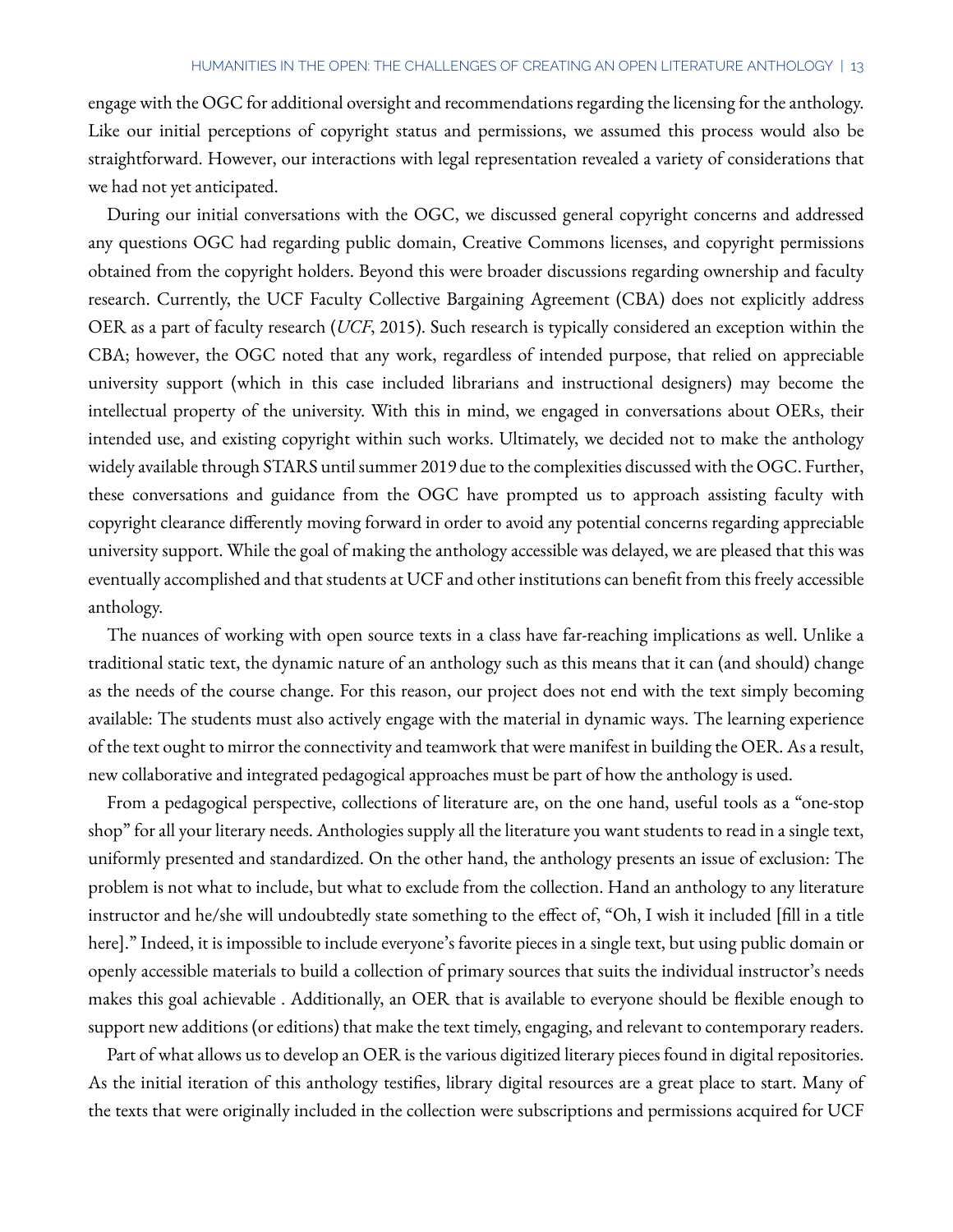#### 14 | HUMANITIES IN THE OPEN: THE CHALLENGES OF CREATING AN OPEN LITERATURE ANTHOLOGY

students, faculty, and staff and could be easily included in the anthology for local use. This means, even from the outset, the new literary collection is digital in nature: We are using new technologies to produce a powerful pedagogical tool that has the potential to be something more than the traditional linear, static collection of literature. Rather than simply engage in a "repetition of the same" by producing a digital version of its analog, printed predecessors, our digital anthology combines literary texts sought through open access means, as well as other online digital material that are freely accessible and connected to the text through permalinks.<sup>3</sup> Due to its digital nature, our anthology can link to, include, and expand on resources that exceed the traditional compilation of literature. Many free online resources can be used to enhance the learning process and by including them in the collection, students connect to the content in more dynamic ways, a practice we refer to as "radical familiarity."

When encountering historically distant literatures for the first time, many students find it easy to enumerate the differences in a piece's attributes, characterizations, structure, plot, setting, and even language. However, asking students to make connections between the text and our contemporary moment is a more challenging and pedagogically productive exercise. Through this experience of radical familiarity, students often find that a text that might have previously seemed unrelatable or difficult to understand becomes familiar and accessible in surprising ways. This type of radical familiarity overcomes the objections of a type of literature being too old or irrelevant for our contemporary culture and creates connections between the past and the present. Dr. Beck models this approach in his written introductions to individual texts contained in the collection. For example, in the World Literature I anthology, he discusses how women may make their voices heard in the introduction to *Lysistrata* and provides a link to an article examining the effectiveness of Alexandria Ocasio-Cortez's Twitter feed. This and other connections are not made lightly or superficially but rather through clear argumentation and textual support, and students are asked to engage in the same type of thinking. By encouraging students to see literature as radically familiar and interconnected, they not only learn about the historical context and discourses in which the literature was produced, but also view contemporary issues, writing, and culture as a confluence of literary, cultural, and historical events. By opening the educational discourse to allow for new connections, we can create fresh forms of reading and writing about the past. Again, Deleuze and Guattari (1980/1987) write, "Writing has nothing to do with signifying. It has to do with surveying, mapping, even realms that are yet to come" (p. 5). In other words, the class as a whole (instructors,

<sup>3.</sup> "Repetition of the same" is a phrase used by Gilles Deleuze in *Difference and Repetition*. Deleuze (1968/1994) differentiates between two types of repetition: One that is "static," "revolving," and "ordinary" and the other "dynamic," "evolving," and "distinctive" (p. 23). Deleuze (1968/1994) writes, "In every case, repetition is difference without a concept," but, he states that in one instance there is a "difference between objects represented by the same concept"—i.e., an Open Access anthology that is structured precisely like previous anthologies—and in another instance the repetition "includes difference, and includes itself in the alterity of the Idea, in the heterogeneity of an 'a-presentation'" (p. 24). Indeed, I am suggesting that we engage in a form of repetition by producing an anthology but contained within the repetition is a distinctive difference, something that is "dynamic" and "evolving."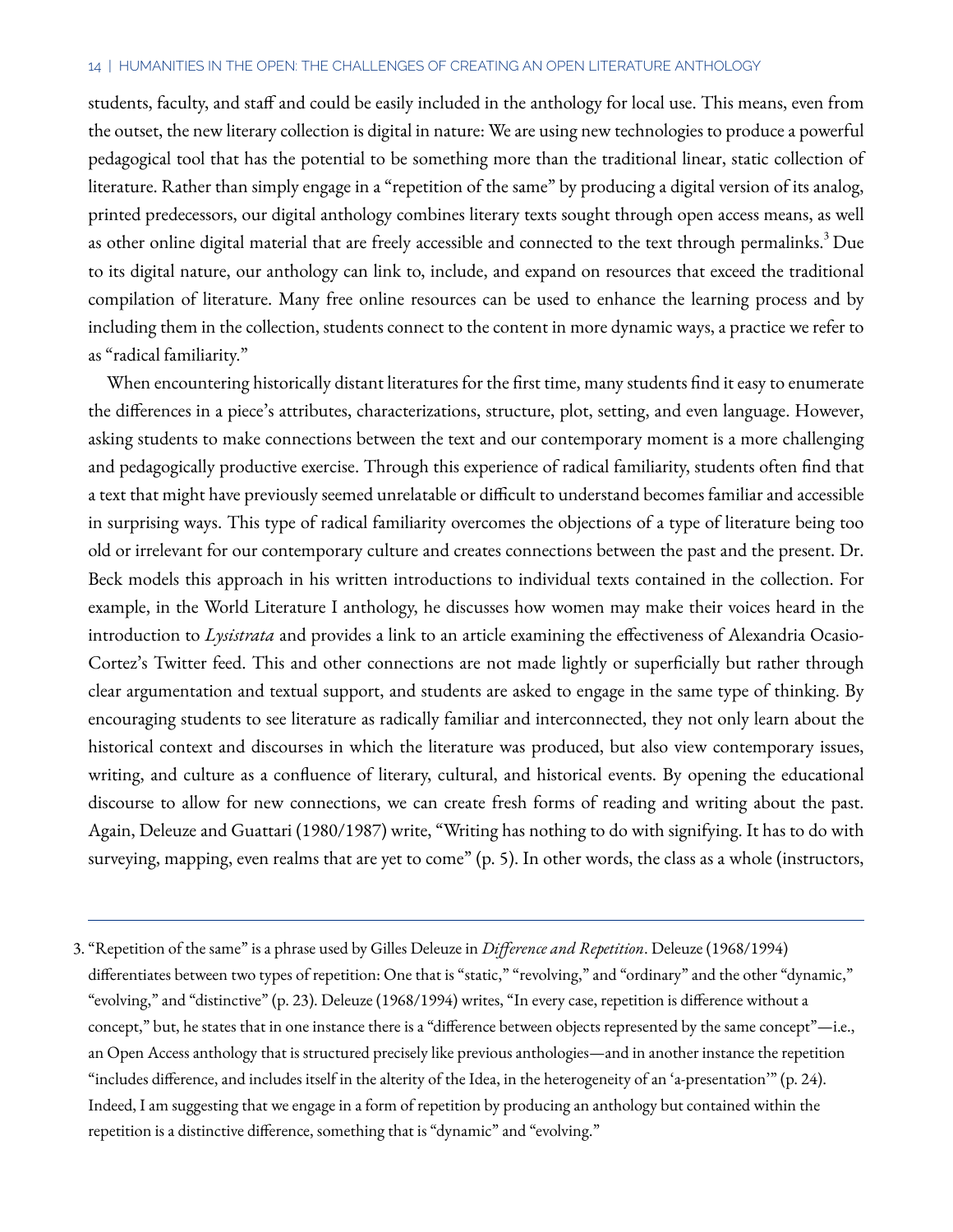teaching assistants, and students alike) create new ways of viewing the world, investigate unexplored territories, and use the connections made through the course as a catalyst for future knowledge, change, and socio-cultural insight. This act of creation then becomes a part of the OER itself.

As a means to make the text performative in its openness and malleability, the students are presented with a final group project in which each group chooses a piece of literature we have read during the semester and seeks external content that they believe shares discursive similarities to the chosen text. They must write a brief introduction to the external content; describe, in detail, how the content relates to the piece; and explain the socio-cultural importance of the relationship between the content and the literature—i.e., why should people be aware of this connection and how does it enrich our cultural or intellectual heritage? After the projects are completed, all the projects are made available for everyone in the course to view. The instructor composes a (compulsory) survey and asks students to vote on the most interesting and relevant project. The project that receives the most votes will be embedded into the anthology for future classes to use. This project, an example of radical familiarity, allows the anthology to grow and change every semester and to become a rhizomatic text. Through the inclusion of student voices, the anthology grows in dynamic and unforeseen ways. The diversity of voices challenges the idea of who can construct, write, and edit a collection of literary artifacts. While students might not have the "expertise" or "specialization" of a literature professor, the inclusion of intergenerational voices that can link literary content to an ever-changing plane of cultural media expands the anthology into new territories most likely unfamiliar to those with siloed specialties. This approach has the added benefit of keeping the collection relevant and engaging for future audiences.

As discussed above, however, the rhizomatic text does not end with its expansion and changes. As an OER, this anthology's changes become available to people and projects beyond our course. This means that the new additions, as authored by the students themselves, become available and accessible to unknown audiences. There are two important implications here: 1) the anthology is no longer "authored" by the OER team, and 2) rights and permissions must be sought from the new authors (i.e., students). This element of the text/course is a new addition and will not be set to test run until next academic year (2020-2021), so we have not yet had to deal with this iteration of the text or these obstacles—as we said in the beginning, this project is very much in flux. Our idea for the future of this anthology is to have an organically grown and dynamically organized text that highlights the work of all facets of a university structure: librarians of all ranks and specializations, students, faculty, instructional designers/technical advisors, legal advisors, and web designers. The product can then be accessed and built upon by other groups only to incite new ideas and projects that this singular text could have never anticipated.

In the end, the open access, rhizomatic anthology does not just deliver content, it is an interactive, selfguiding pedagogical instrument that exceeds the specialist's lone voice by including and reflecting the voices and experiences of culturally diverse learners. The navigation of "rules" in the developmental process of the OER leads to a text that defies the "rules" not just of a traditional anthology, but also of the standard literary historical survey course. The only "rule" of this new literary assemblage then is that it should never be static. The unchanging text "imposes the verb 'to be'" and insists upon a singular form of truth, whereas "the fabric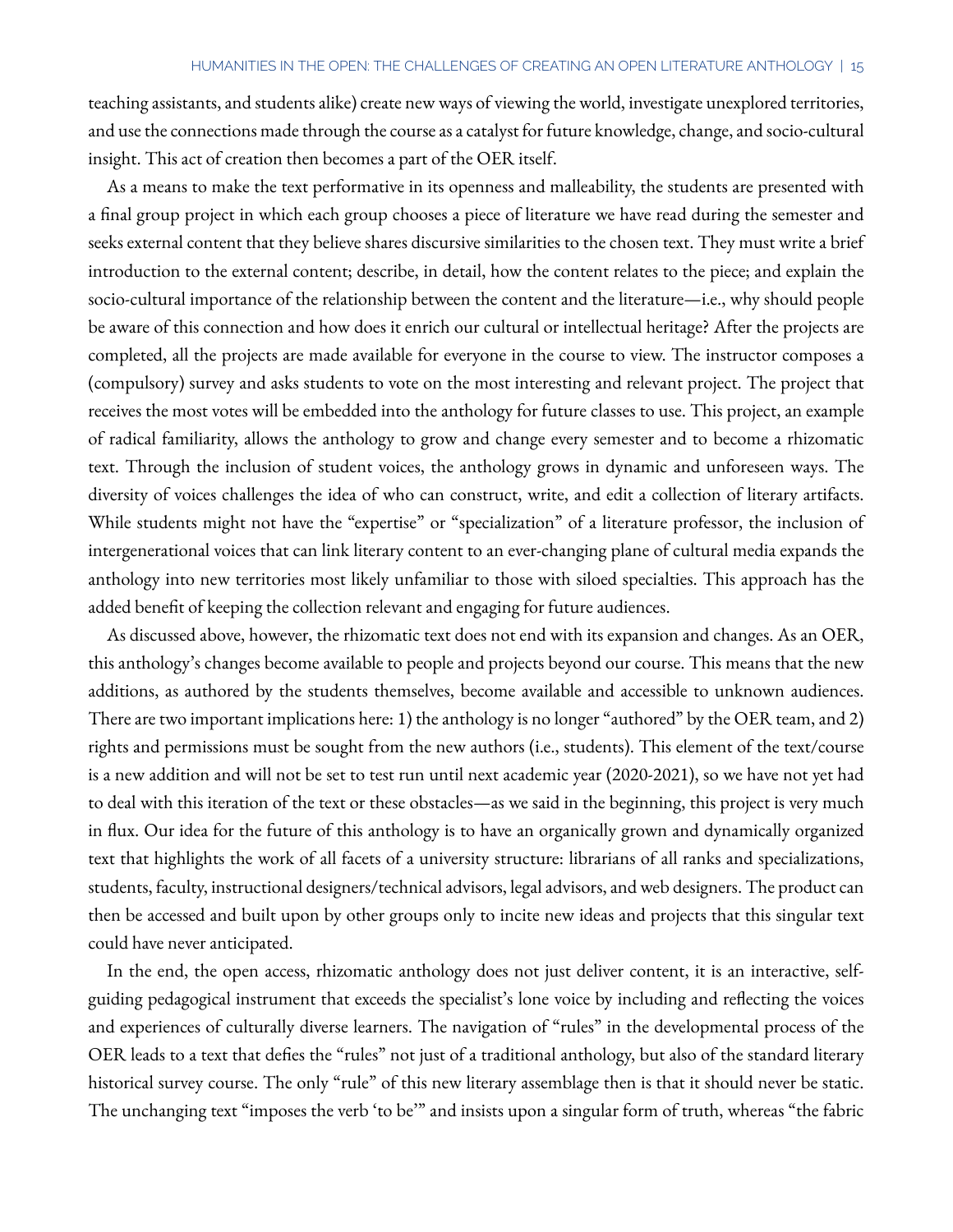#### 16 | HUMANITIES IN THE OPEN: THE CHALLENGES OF CREATING AN OPEN LITERATURE ANTHOLOGY

of the rhizome is the conjunction, 'and…and…and…'" (Deleuze & Guattari, 1980/1987, p. 25). Mirroring the connections created through collaborations among librarians, instructional designers, faculty, and legal counsel, our anthology reflects our ever-changing and increasingly connected world and is dynamic enough to adapt to these changes. Much like our world, our project is in flux, and the work we put into its creation continues with new iterations, changes, and connections. As a product of our collegial connections, new sociocultural literary connections are forged, which when added to the OER, help us create and make visible the connections between students, faculty, educational resources, educational staff, and technological staff. The OER is more than an open resource for all to use and experience; its very production is a testament to the open collaboration and connections among all university personnel, with the hope of shaping unforeseen connections beyond our university.

### **References**

- Anonymous. (2017). *The wife's lament*. (C. Beck, Trans.). Stars. <https://stars.library.ucf.edu/ucfscholar/122/> (Original work published in the 10th Century).
- Beck, C., Raible, J., Norris, S.A., Venecek, J., Dubach, L., Beile, P., deNoyelles, A. (Eds.) (2019). *Anthology of*  medieval literature. Stars. [https://stars.library.ucf.edu/oer/3/ \(](https://stars.library.ucf.edu/oer/3/)Originally published 2016).
- Deleuze, G. (1994). *Difference and repetition* (P. Patton, Trans.). Columbia University Press. (Original work published 1968).
- Deleuze, G. & Guattari, F. (1987). *A thousand plateaus: Capitalism and schizophrenia* (B. Massumi, Trans.). University of Minnesota Press. (Original work published in 1980).
- deNoyelles, A., Raible, J., Beile, P., Norris, S.A. (2017). Disrupting the model: Fostering cultural change through academic partnerships. In C. Diaz (Ed.), *Affordable Course Materials: Electronic Textbooks and Open Educational Resources*. ALA Editions, an imprint of the American Library Association.
- *UCF Collective Bargaining Agreement*. (2015, December 8). [https://www.collectivebargaining.ucf.edu/CBA/](https://www.collectivebargaining.ucf.edu/CBA/2015-2015CBA_wReopeners2014-15.pdf) [2015-2015CBA\\_wReopeners2014-15.pdf](https://www.collectivebargaining.ucf.edu/CBA/2015-2015CBA_wReopeners2014-15.pdf)